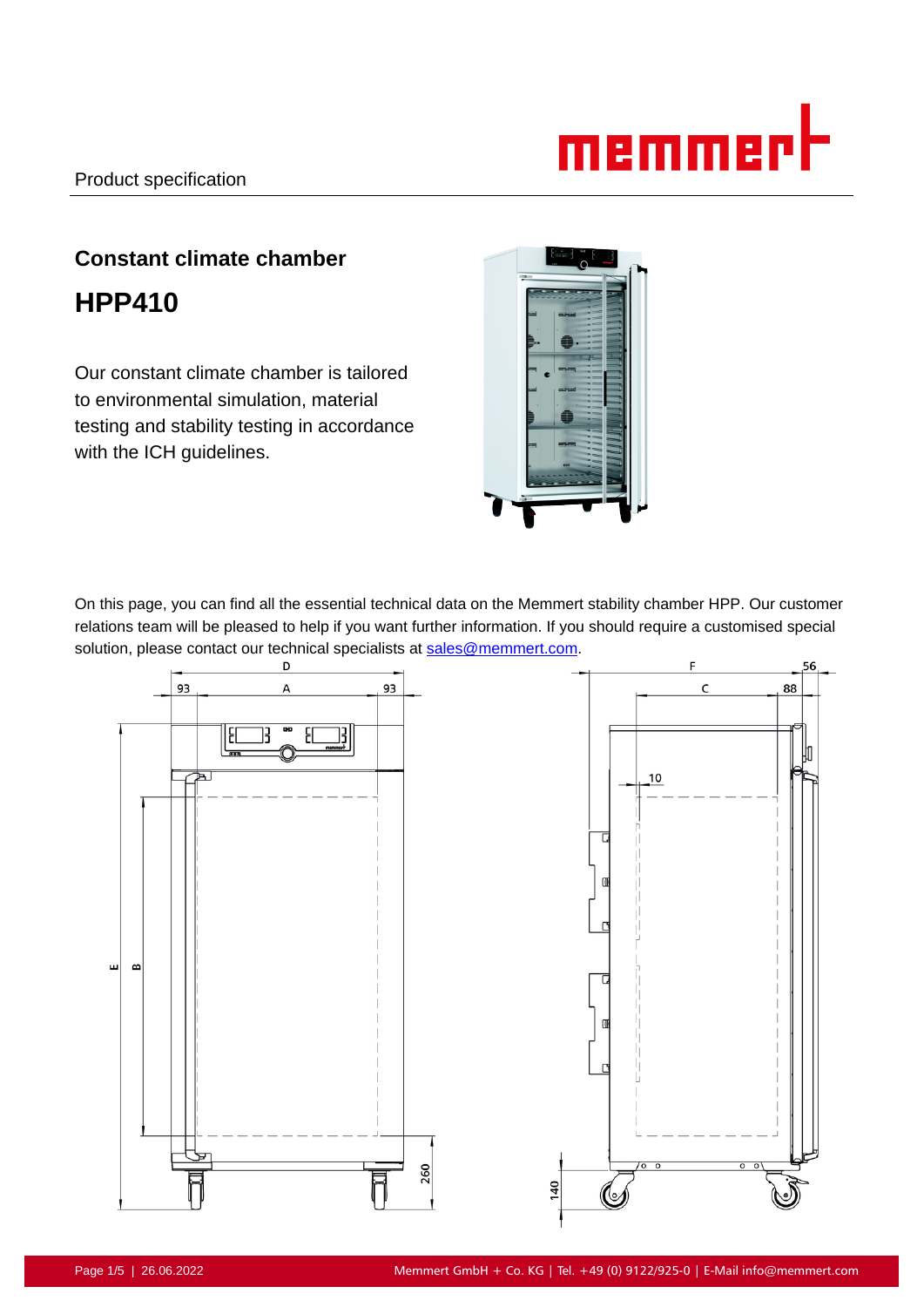## **Temperature**

| Setting temperature range              | without light, with humidity: $+5$ to $+70$ °C                                                                    |  |
|----------------------------------------|-------------------------------------------------------------------------------------------------------------------|--|
| Setting temperature range              | with light, with humidity: $+5$ to $+70$ °C                                                                       |  |
| Setting temperature range              | with light, without humidity: 0 to $+70$ °C                                                                       |  |
| Setting temperature range              | without light, without humidity: 0 to $+70$ °C                                                                    |  |
| Working temperature range              | with light, without or with humidity: 15 to $+40^{\circ}$ C                                                       |  |
| Working temperature range              | without light, with humidity: $+5$ (at least 20 below ambient temperature) to $+70$ °C                            |  |
| Working temperature range              | without light, without humidity: 0 (at least 20 below ambient temperature) to +70 °C                              |  |
| <b>Setting accuracy</b><br>temperature | 0.1 °C                                                                                                            |  |
| <b>Temperature sensor</b>              | 2 Pt100 sensors DIN Class A in 4-wire-circuit for mutual monitoring, taking over functions in case of an<br>error |  |

## **Humidity**

| Setting range humidity    | 10 - 90 % rh                                                                 |
|---------------------------|------------------------------------------------------------------------------|
| Humidity                  | humidity supply with distilled water from external tank by self-priming pump |
| <b>Humidification</b>     | humidification by hot steam generator                                        |
| <b>Dehumidification</b>   | dehumidification by cold trap using the Peltier technology                   |
| Setting accuracy humidity | $0.5 \%$ rh                                                                  |

## **Control technology**

| <b>ControlCOCKPIT</b>        | TwinDISPLAY. Adaptive multifunctional digital PID-microprocessor controller with 2 high-definition<br>TFT-colour displays. |
|------------------------------|----------------------------------------------------------------------------------------------------------------------------|
| Language setting             | German, English, Spanish, French, Polish, Czech, Hungarian                                                                 |
| adjustable parameters        | temperature (Celsius or Fahrenheit), relative humidity, programme time, time zones,<br>summertime/wintertime               |
| Timer                        | Digital backwards counter with target time setting, adjustable from 1 minute to 99 days                                    |
| <b>Function HeatBALANCE</b>  | adapting the distribution of the heating performance of the upper and lower heating circuit from -50 %<br>to $+50%$        |
| <b>Function SetpointWAIT</b> | the process time does not start until the set temperature is reached                                                       |
| <b>Calibration</b>           | three freely selectable values each, temperature and humidity                                                              |

## **Communication**

| Interface            | Ethernet LAN, USB                                                                                                               |  |
|----------------------|---------------------------------------------------------------------------------------------------------------------------------|--|
| <b>Documentation</b> | programme stored in case of power failure                                                                                       |  |
| Programming          | AtmoCONTROL software on a USB stick for programming, managing and transferring programmes<br>via Ethernet interface or USB port |  |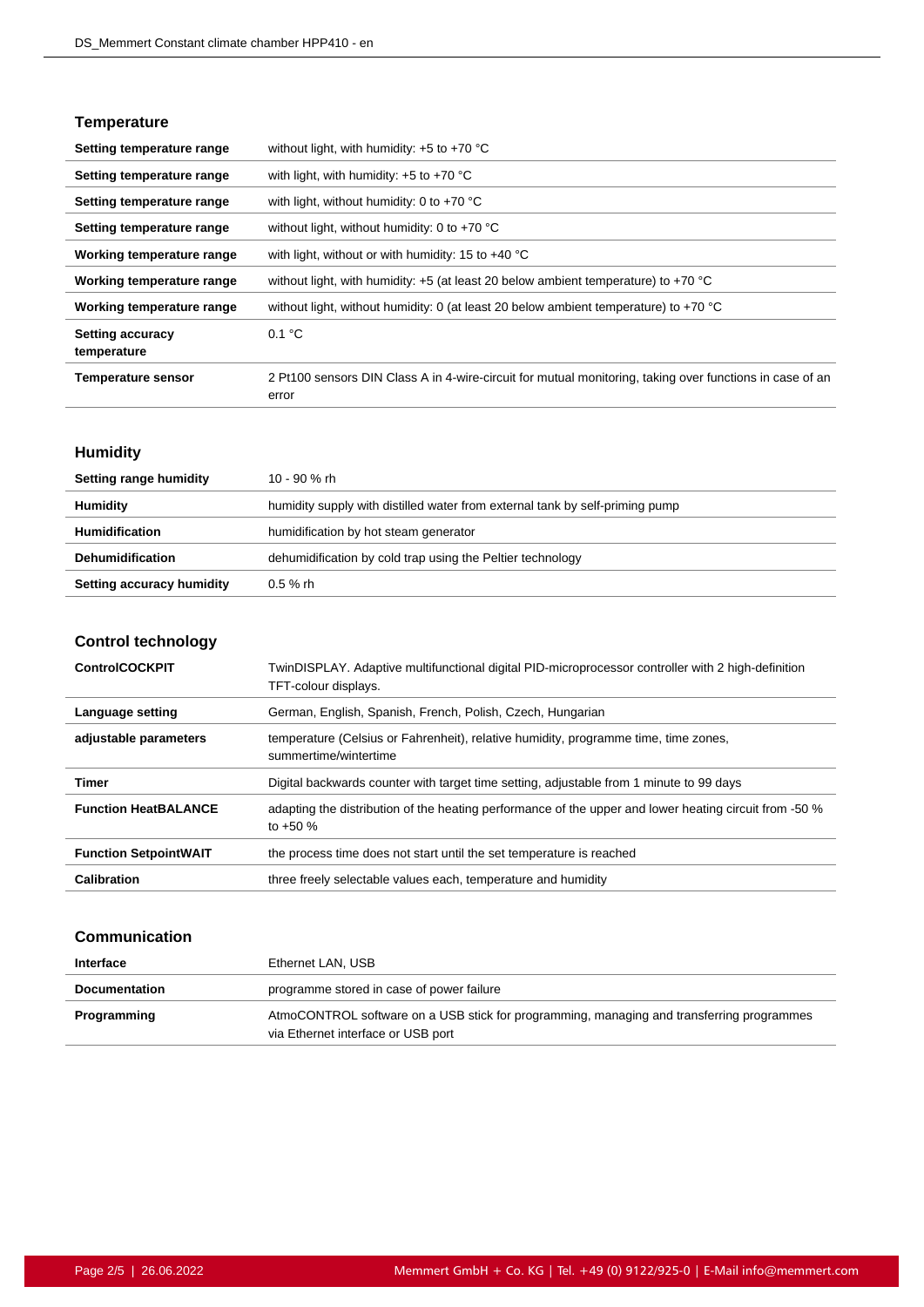## **Safety**

| <b>Temperature control</b> | over- and undertemperature monitor TWW, protection class 3.3 or adjustable temperature limiter<br>TWB, protection class 2, selectable on display                                                                                                                                                         |  |
|----------------------------|----------------------------------------------------------------------------------------------------------------------------------------------------------------------------------------------------------------------------------------------------------------------------------------------------------|--|
| <b>AutoSAFETY</b>          | additionally integrated over- and undertemperature protection "ASF", automatically following the<br>setpoint value at a preset tolerance range, alarm in case of over- or undertemperature, heating<br>function is switched off in case of overtemperature, cooling function in case of undertemperature |  |
| Autodiagnostic system      | integral fault diagnostics for temperature and humidity control                                                                                                                                                                                                                                          |  |
| Alarm                      | visual and acoustic                                                                                                                                                                                                                                                                                      |  |

## **Heating concept**

| Peltier | energy-saving Peltier heating-/cooling system integrated in the rear (heat pump principle) |
|---------|--------------------------------------------------------------------------------------------|
|---------|--------------------------------------------------------------------------------------------|

## **Standard equipment**

| Door                          | fully insulated stainless steel door with 2-point locking (compression door lock) |  |
|-------------------------------|-----------------------------------------------------------------------------------|--|
| <b>Internals</b>              | 2 stainless steel grid(s), electropolished                                        |  |
| <b>Standard accessories</b>   | Water tank including connection hose (110-750: 2.5 liter, 1060-2200: 10 liter)    |  |
| Works calibration certificate | standard values +10 °C and +37 °C, 60 % rh at +30 °C                              |  |
| Door                          | inner glass door                                                                  |  |

#### **Stainless steel interior**

| <b>Dimensions</b>         | $w_{(A)}$ x h <sub>(B)</sub> x d <sub>(C)</sub> : 640 x 1200 x 500 mm (d less 10 mm for fan - Peltier) |
|---------------------------|--------------------------------------------------------------------------------------------------------|
| Volume                    | 384 I                                                                                                  |
| Max. number of internals  | 14                                                                                                     |
| Max. loading of chamber   | 200 kg                                                                                                 |
| Max. loading per internal | 30 kg                                                                                                  |

## **Textured stainless steel casing**

| <b>Dimensions</b> | $w_{(D)}$ x h <sub>(E)</sub> x d <sub>(F)</sub> : 824 x 1720 x 756 mm (d +56mm door handle) |  |
|-------------------|---------------------------------------------------------------------------------------------|--|
| Installation      | on lockable castors                                                                         |  |
| Housing           | rear zinc-plated steel                                                                      |  |

## **Electrical data**

| Voltage<br><b>Electrical load</b> | 230 V, 50/60 Hz<br>approx. 1130 W |  |
|-----------------------------------|-----------------------------------|--|
| Voltage<br><b>Electrical load</b> | 115 V, 50/60 Hz<br>approx. 1130 W |  |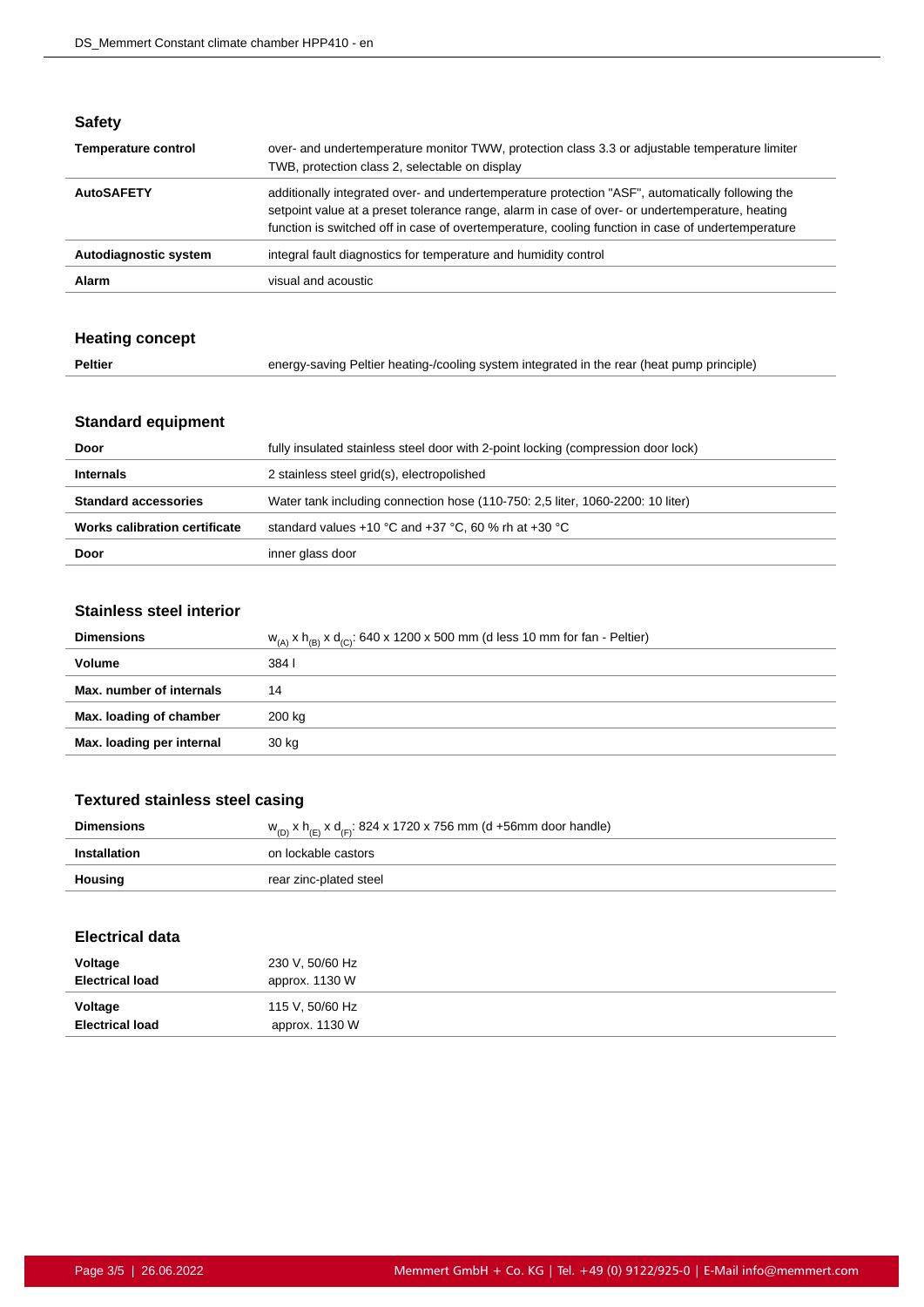#### **Ambient conditions**

| Set Up                   | The distance between the wall and the rear of the appliance must be at least 15 cm. The clearance<br>from the ceiling must not be less than 20 cm and the side clearance from walls or nearby appliances<br>must not be less than 5 cm. |
|--------------------------|-----------------------------------------------------------------------------------------------------------------------------------------------------------------------------------------------------------------------------------------|
| Ambient temperature      | 16 °C to 40 °C                                                                                                                                                                                                                          |
| Humidity rh              | max. 70 %, non-condensing                                                                                                                                                                                                               |
| Altitude of installation | max. 2,000 m above sea level                                                                                                                                                                                                            |
| Overvoltage category     | Ш                                                                                                                                                                                                                                       |
| <b>Pollution degree</b>  |                                                                                                                                                                                                                                         |

## **Packing/shipping data**

| <b>Transport information</b>      | The appliances must be transported upright |
|-----------------------------------|--------------------------------------------|
| <b>Customs tariff number</b>      | 84198998                                   |
| <b>Country of origin</b>          | Federal Republic of Germany                |
| WEEE-Reg.-No.                     | DE 66812464                                |
| Dimensions approx incl.<br>carton | w x h x d: 930 x 1930 x 930 mm             |
| Net weight                        | approx. 130 kg                             |
| <b>Gross weight carton</b>        | approx. 213 kg                             |



Temperature-humidity working range HPP<br>• HPP110 - HPP1060 without light/• HPP1400 & HPP2200